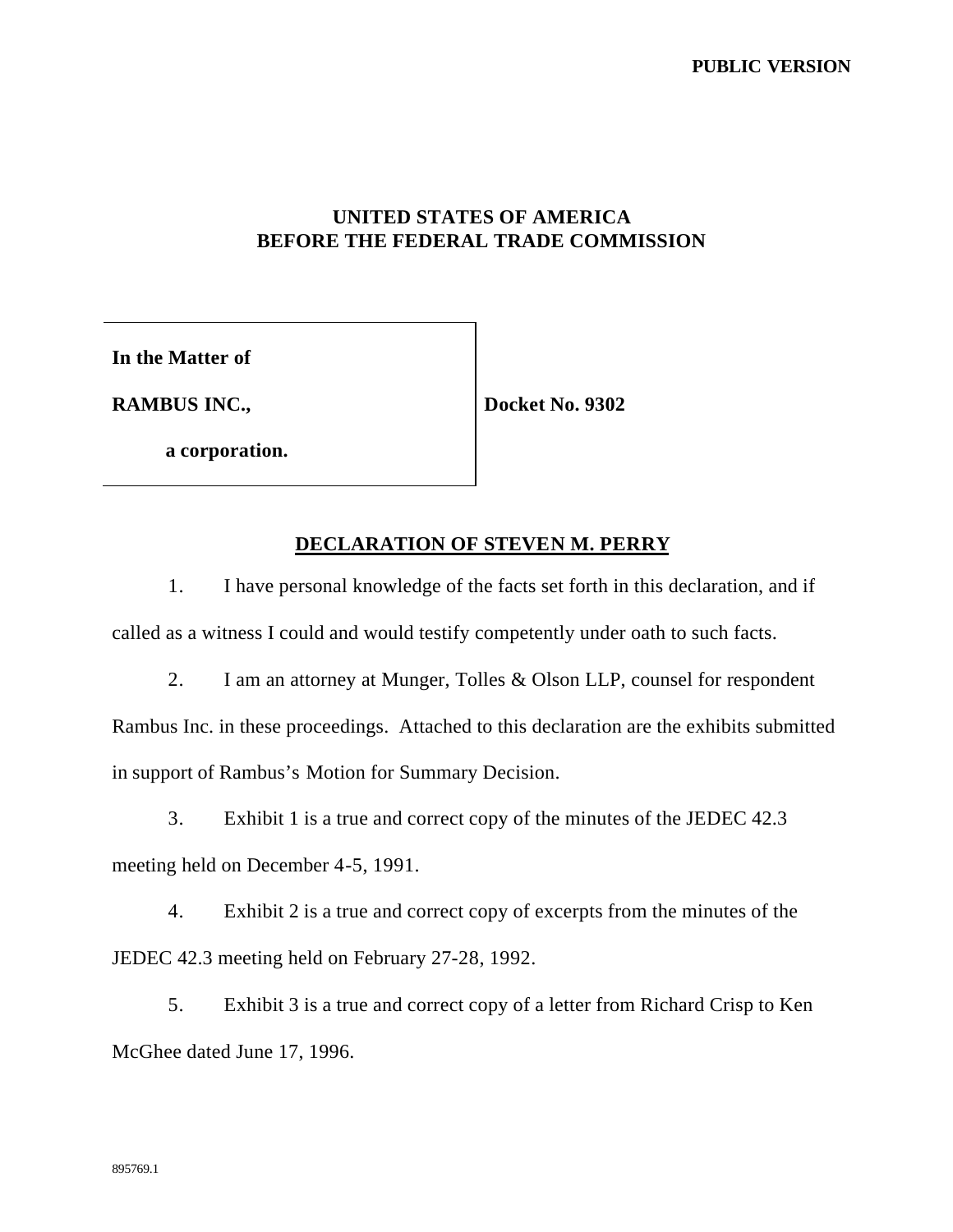6. Exhibit 4 is a true and correct copy of excerpts from the deposition of Gordon Kelley taken on January 10, 2003.

7. Exhibit 5 is a true and correct copy of excerpts from the *Infineon* trial transcript for May 3, 2001.

8. Exhibit 6 is a true and correct copy of excerpts from the deposition of Jackie Gross taken on December 19, 2002.

9. Exhibit 7 is a true and correct copy of excerpts from the deposition of Kevin Kettler taken on January 15, 2003.

10. Exhibit 8 is a true and correct copy of an e-mail from Richard Crisp to Geoffrey Tate, David Mooring, and Allen Roberts dated May 6, 1992.

11. Exhibit 9 is a true and correct copy of excerpts from the deposition of John Kelly taken on January 9, 2001.

12. Exhibit 10 is a true and correct copy of excerpts from the *Infineon* trial transcript for April 30, 2001.

13. Exhibit 11 is a true and correct copy of the JC 42 Members' Manual, dated September 1994.

14. Exhibit 12 is a true and correct copy of Engineering Publication EP-3-F published by the Electronic Industries Association ("EIA"), dated October 1981.

15. Exhibit 13 is a true and correct copy of Engineering Publication EP-7-A published by the EIA, dated August 1990.

16. Exhibit 14 is a true and correct copy of excerpts from the minutes of various JEDEC 42.3 meetings held between May 1992 and December 1995.

-2-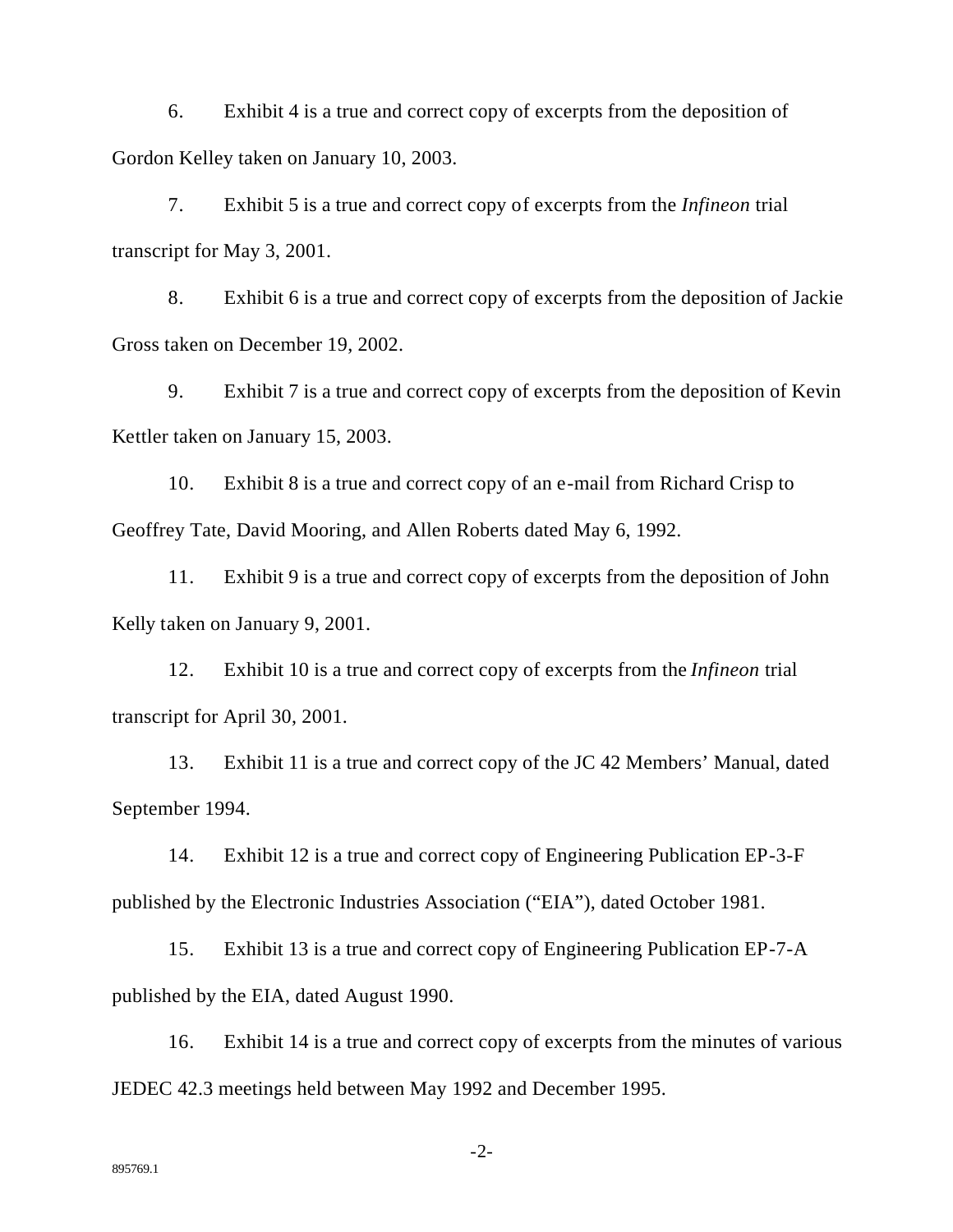17. Exhibit 15 is a true and correct copy of the minutes of the JEDEC 42.3 meeting held on September 23, 1993.

18. Exhibit 16 is a true and correct copy of excerpts from the deposition of Gordon Kelley taken on January 26, 2001.

19. Exhibit 17 is a true and correct copy of JEDEC Manual of Organization and Procedure JEP 21-I, dated October 1993.

20. Exhibit 18 is a true and correct copy of JEDEC Manual of Organization and Procedure JEP 21-H, dated July 1988.

21. Exhibit 19 is a true and correct copy of excerpts from the deposition of Richard Crisp taken on November 8, 2000.

22. Exhibit 20 is a true and correct copy of the minutes of the JEDEC 42.3 meeting held on March 3-4, 1993.

23. Exhibit 21 is a true and correct copy of an IBM memorandum dated August 31, 1993.

24. Exhibit 22 is a true and correct copy of excerpts from the minutes of the JEDEC 42.3 meeting held on December 8-9, 1993.

25. Exhibit 23 is a true and correct copy of excerpts from the deposition of Hans Wiggers taken on December 18, 2002.

26. Exhibit 24 is a true and correct copy of excerpts from the deposition of David Chapman taken on January 23, 2003.

27. Exhibit 25 is a true and correct copy of excerpts from the deposition of Gordon Kelley taken on April 13, 2001.

-3-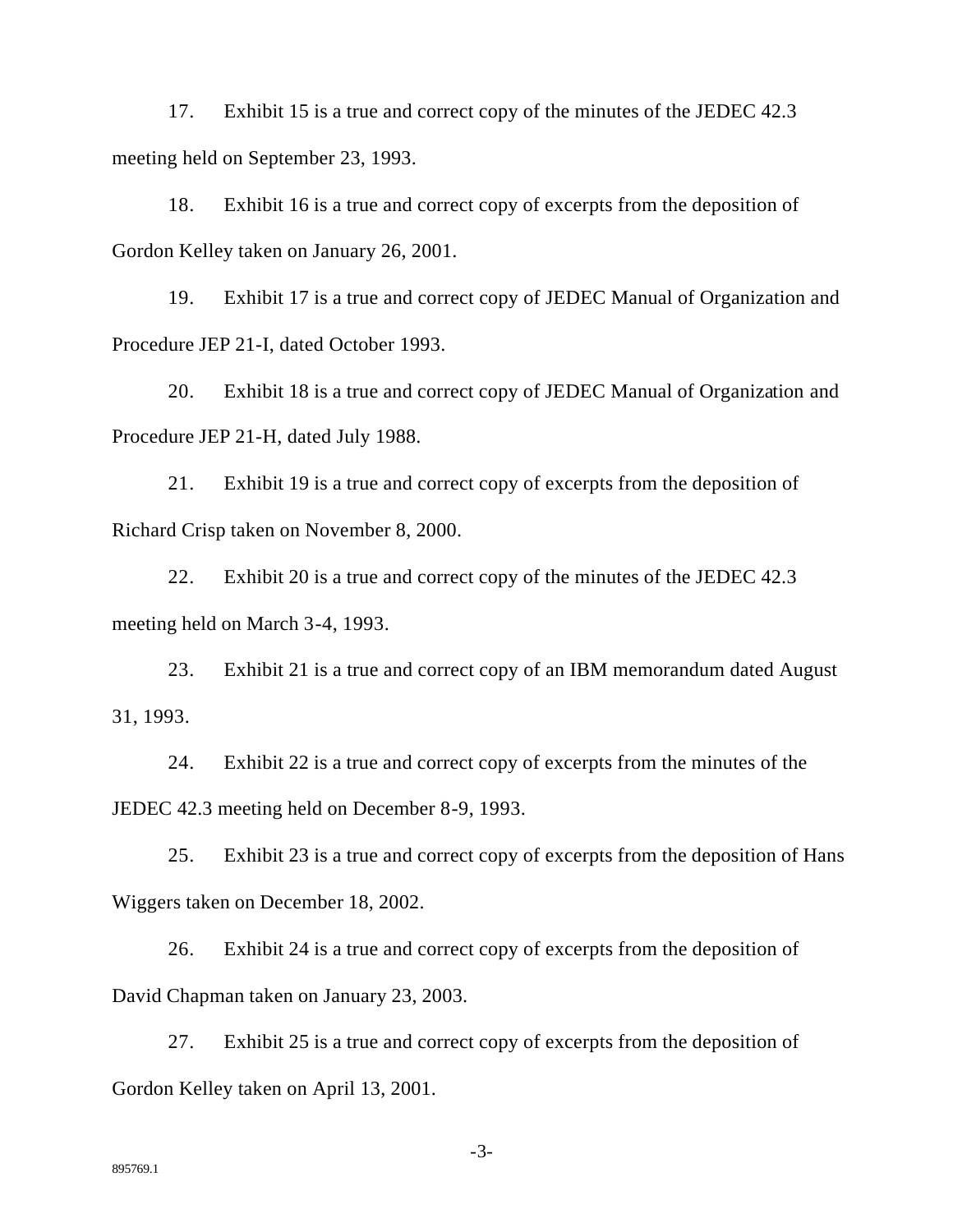28. Exhibit 26 is a true and correct copy of a memorandum from Ken McGhee to Jim Townsend dated March 29, 1994.

29. Exhibit 27 is a true and correct copy of an e-mail from Ken McGhee to JC-42.4 dated February 11, 2000.

30. Exhibit 28 is a true and correct copy of a letter from the EIA to the Federal Trade Commission dated January 22, 1996.

31. Exhibit 29 is a true and correct copy of a letter from the Federal Trade Commission to Dan Bart, Vice President of the EIA/TIA dated July 10, 1996.

32. Exhibit 30 is a true and correct copy of a Toshiba memorandum from Ken McGhee addressed to "JEDEC Council Members and Alternates" dated July 10, 1996.

33. Exhibit 31 is a true and correct copy of excerpts from the *Infineon* trial transcript for April 26, 2001.

34. Exhibit 32 is a true and correct copy of excerpts from the minutes of the JEDEC 42.3 meeting held on December 6, 1995.

35. Exhibit 33 is a true and correct copy of the minutes from the JEDEC 42.3 meeting held on May 7, 1992.

36. Exhibit 34 is a true and correct copy of the minutes from the JEDEC 42.3 meeting held on January 17, 1995.

37. Exhibit 35 is a true and correct copy of the minutes of JEDEC 42.3 meetings held on September 18, 1996, December 11, 1996, and March 13-14, 1997.

38. Exhibit 36 is a true and correct copy of excerpts from the deposition of Betty Prince taken on February 23, 2003.

-4-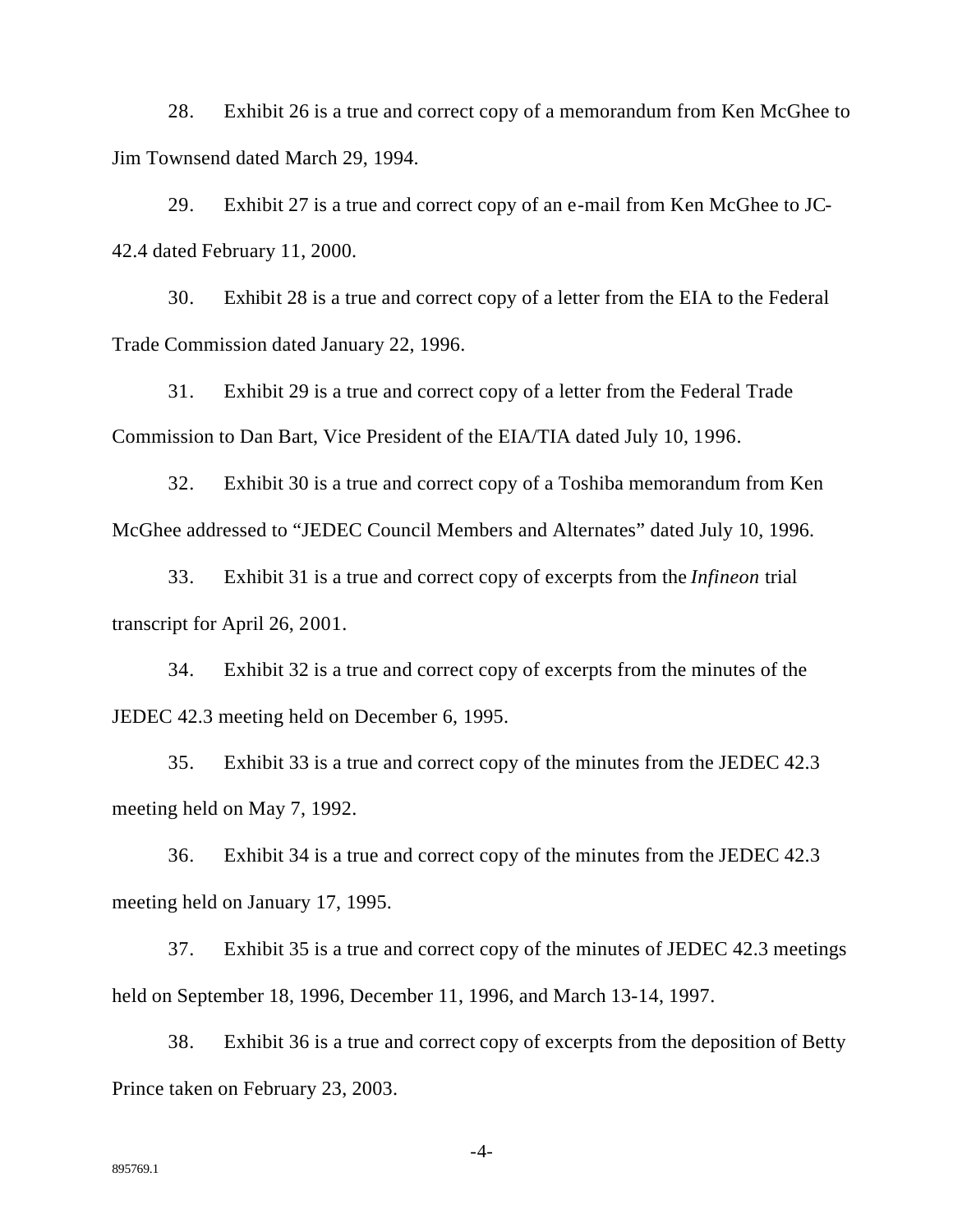39. Exhibit 37 is a true and correct copy of handwritten notes by Jeff Mailloux from the April 9, 1992, JEDEC meeting in Dallas, Texas.

40. Exhibit 38 is a true and correct copy of the minutes of the JC 42/JC 16 meeting held on September 14-18, 1992.

41. Exhibit 39 is a true and correct copy of a report prepared by N. Wirth and W. Meyer dated April 30, 1992.

42. Exhibit 40 is a true and correct copy of a memorandum prepared by Willi Meyer dated April 30, 1992.

43. Exhibit 41 is a true and correct copy of a chart prepared by Willi Meyer dated May 6, 1992.

44. Exhibit 42 is a true and correct copy of excerpts from the deposition of Willi Meyer taken on April 5, 2001.

45. Exhibit 43 is a true and correct copy of excerpts from the deposition of Tom Landgraf taken on December 17, 2002.

46. Exhibit 44 is a true and correct copy of excerpts from the deposition of Farhad Tabrizi taken on November 20, 2002.

47. Exhibit 45 is a true and correct copy of excerpts from the deposition of Samuel Calvin taken on January 13, 2003.

48. Exhibit 46 is a true and correct copy of a summary of the JEDEC meeting held on May 4-8, 1992.

49. Exhibit 47 is a true and correct copy of a memorandum prepared by Willi Meyer dated June 11, 1992.

-5-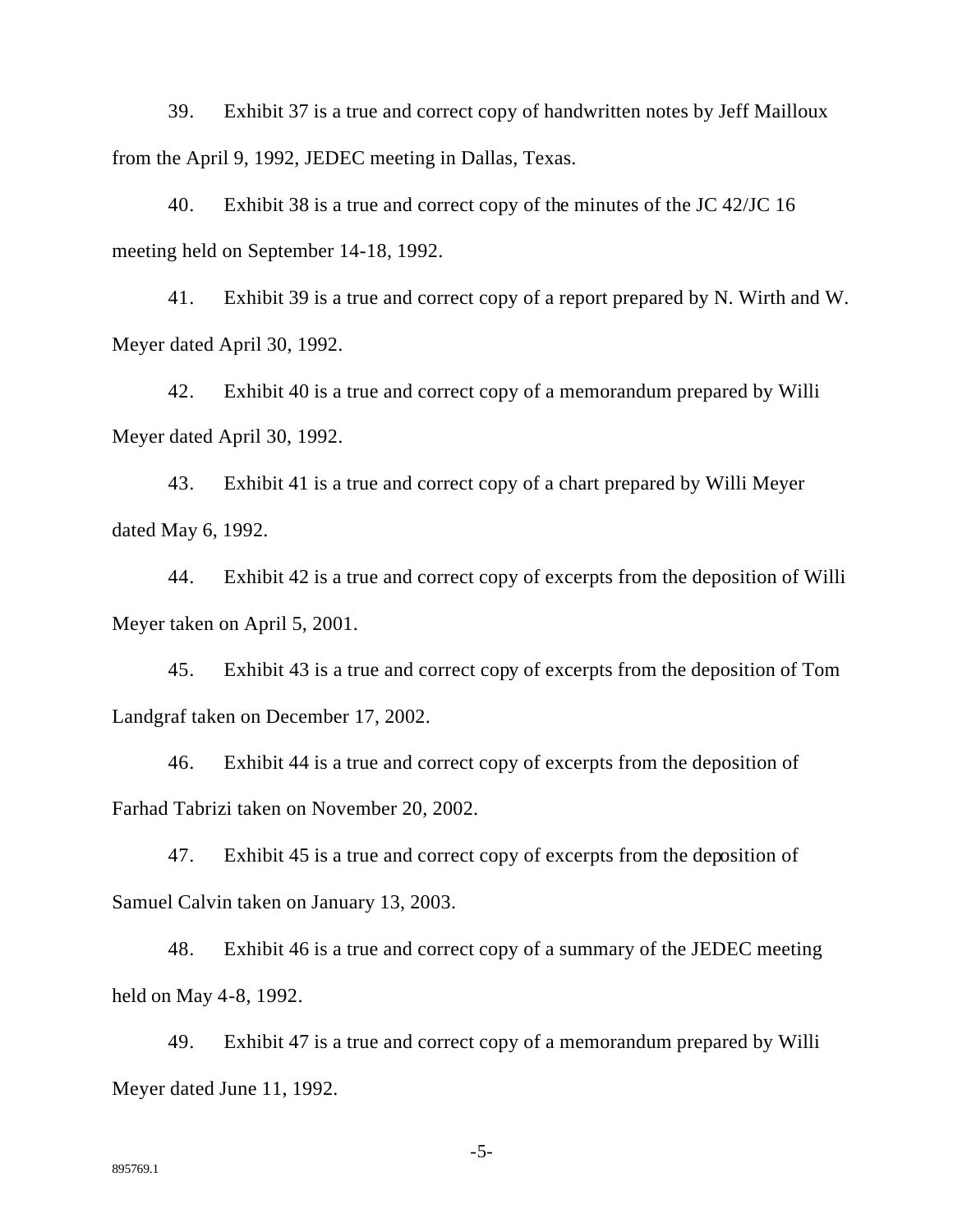50. Exhibit 48 is a true and correct copy of excerpts from the deposition of Brett Williams taken on December 18, 2002.

51. Exhibit 49 is a true and correct copy of a letter from James Clingan to Jim Townsend dated December 9, 1992.

52. Exhibit 50 is a true and correct copy of excerpts from the transcript of the Prehearing Conference held on August 2, 2002.

53. Exhibit 51 is a true and correct copy of the minutes of the JEDEC 42.3 meeting held on May 24, 1995.

54. Exhibit 52 is a true and correct copy of a fax sent to Richard Crisp dated September 12, 1995.

55. Exhibit 53 is a true and correct copy of the minutes of the JEDEC 42.3 meeting held on September 11, 1995.

56. Exhibit 54 is a true and correct copy of an e-mail from Hans Wiggers to Richard Crisp dated June 10, 1995.

57. Exhibit 55 is a true and correct copy of an e-mail from Richard Crisp to Hans Wiggers dated June 9, 1995.

58. Exhibit 56 is a true and correct copy of an e-mail from Hans Wiggers to Richard Crisp dated June 13, 1995.

59. Exhibit 57 is a true and correct copy of an e-mail from Hans Wiggers to Richard Crisp dated June 13, 1995.

60. Exhibit 58 is a true and correct copy of the minutes of the IEEE SyncLink meeting held on August 21, 1995.

-6-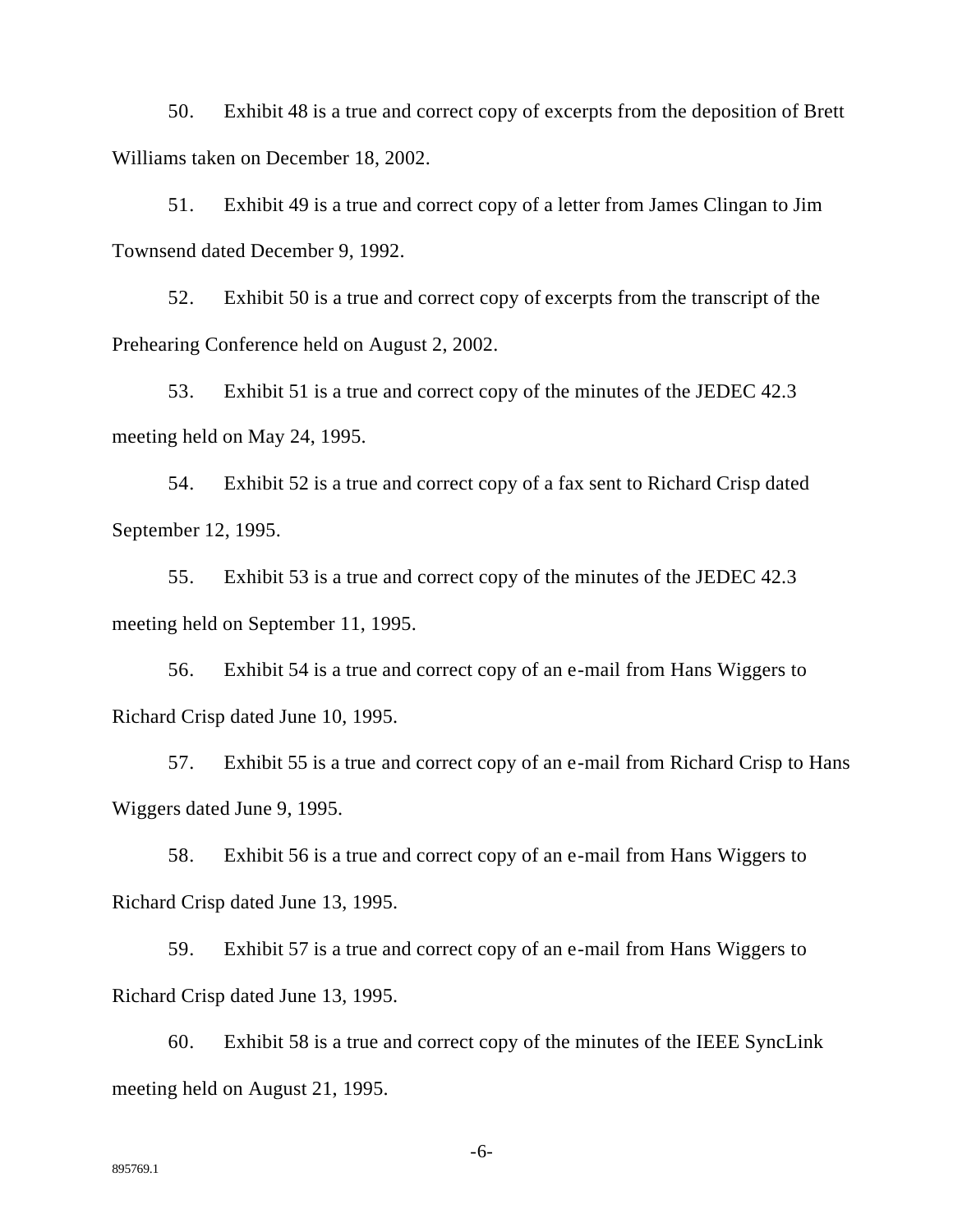61. Exhibit 59 is a true and correct copy of handwritten notes by Rambus CEO Geoffrey Tate.

62. Exhibit 60 is a true and correct copy of excerpts from the deposition of Geoffrey Tate taken on January 22, 2003.

63. Exhibit 61 is a true and correct copy of excerpts from the deposition of Gil Russell taken on February 13, 2003.

64. Exhibit 62 is a true and correct copy of excerpts from the deposition of Willi Meyer taken on March 16, 2001.

65. Exhibit 63 is a true and correct copy of excerpts from the deposition of Kyle Daniels taken on July 31, 2001.

66. Exhibit 64 is a true and correct copy of a Micron memorandum from Jeff Mailloux dated November 7, 1995.

67. Exhibit 65 is a true and correct copy of the minutes of the SyncLink Consortium meeting held on January 11, 1996.

68. Exhibit 66 is a true and correct copy of excerpts from the deposition of David Gustavson taken on January 17, 2003.

69. Exhibit 67 is a true and correct copy of a memorandum from Bill Vogley to Ramesh Gidwani dated March 22, 1996.

70. Exhibit 68 is a true and correct copy of excerpts from the deposition of Desi Rhoden taken on January 24, 2003.

71. Exhibit 69 is a true and correct copy of excerpts from the deposition of Farhad Tabrizi taken on March 12, 2001.

-7-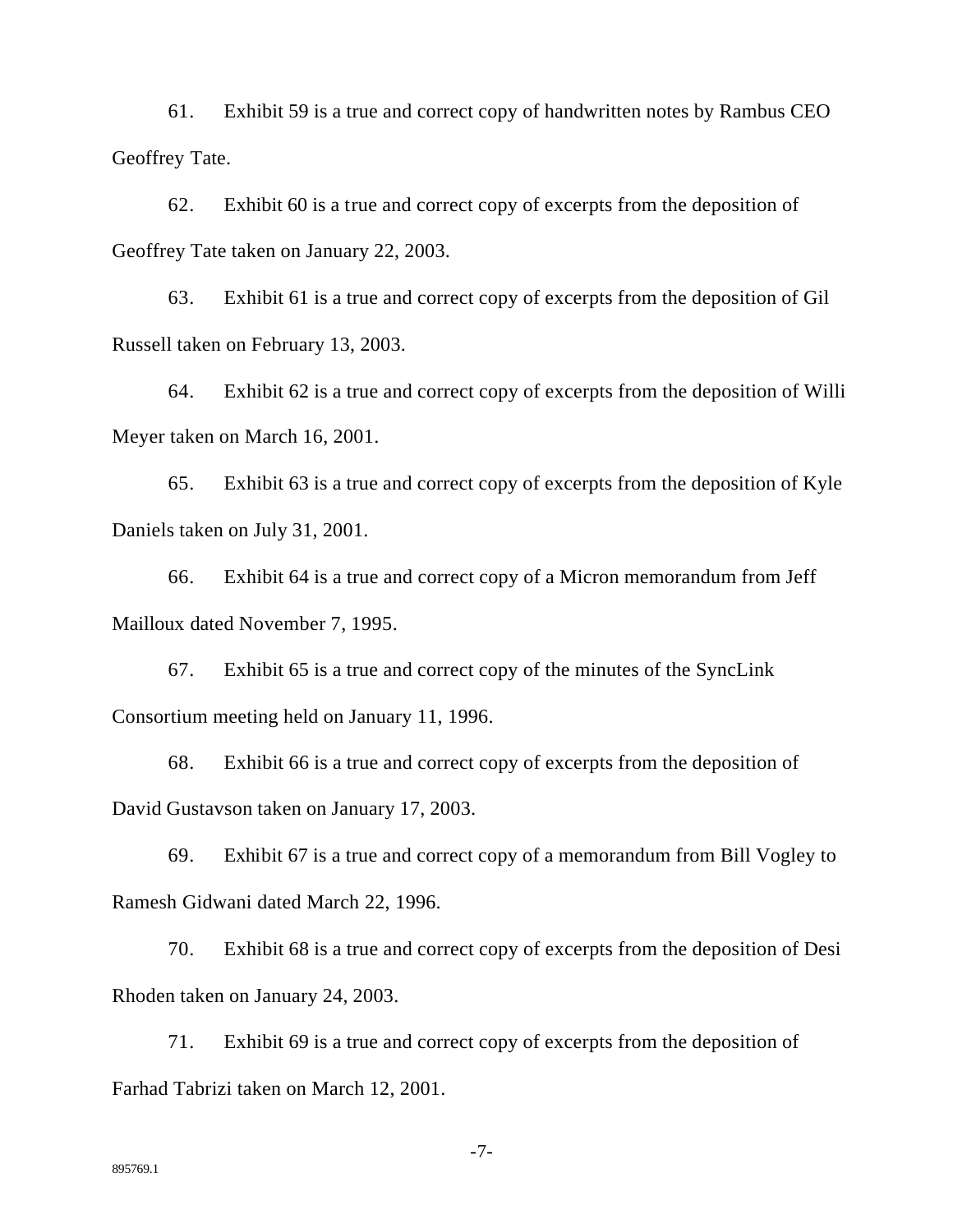72. Exhibit 70 is a true and correct copy of excerpts from the minutes of the JEDEC 42.3 meeting held on March 13-14, 1997.

73. Exhibit 71 is a true and correct copy of an e-mail from Gordon Kelley to Jim Rogers dated March 30, 1998.

74. Exhibit 72 is a true and correct copy of an e-mail from Hans Wiggers dated November 18, 1997.

75. Exhibit 73 is a true and correct copy of an e-mail from Terry Lee to Keith Weinstock dated April 17, 1997.

76. Exhibit 74 is a true and correct copy of JEDEC Standard JESD 79, dated June 2000.

77. Exhibit 75 is a true and correct copy of excerpts from the deposition of Reese Brown taken on January 22, 2003.

78. Exhibit 76 is a true and correct copy of excerpts from the deposition of Kenneth McGhee taken on August 10, 2001.

79. Exhibit 77 is a true and correct copy of excerpts from the minutes of the JEDEC 42.3 meeting held in December 1996.

80. Exhibit 78 is a true and correct copy of an e-mail from Gordon Kelley dated March 9, 1998.

81. Exhibit 79 is a true and correct copy of an internal IBM presentation dated March 17, 1997.

82. Exhibit 80 is a true and correct copy of Rambus's application for JEDEC membership.

-8-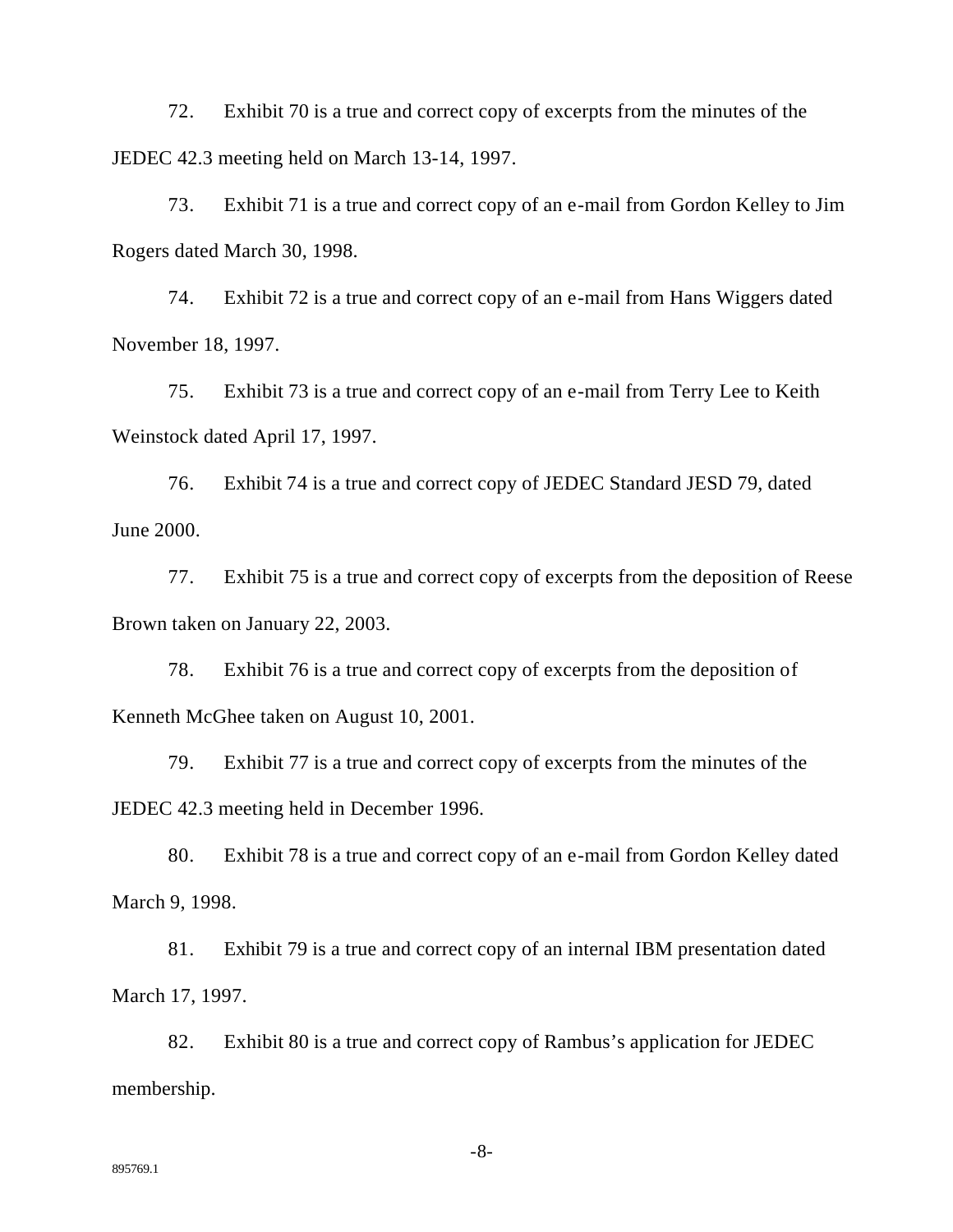83. Exhibit 81 is a true and correct copy of the Protective Order issued by this Court on August 5, 2002. All of the exhibits designated as confidential herein are designated as such pursuant to the terms of the Protective Order.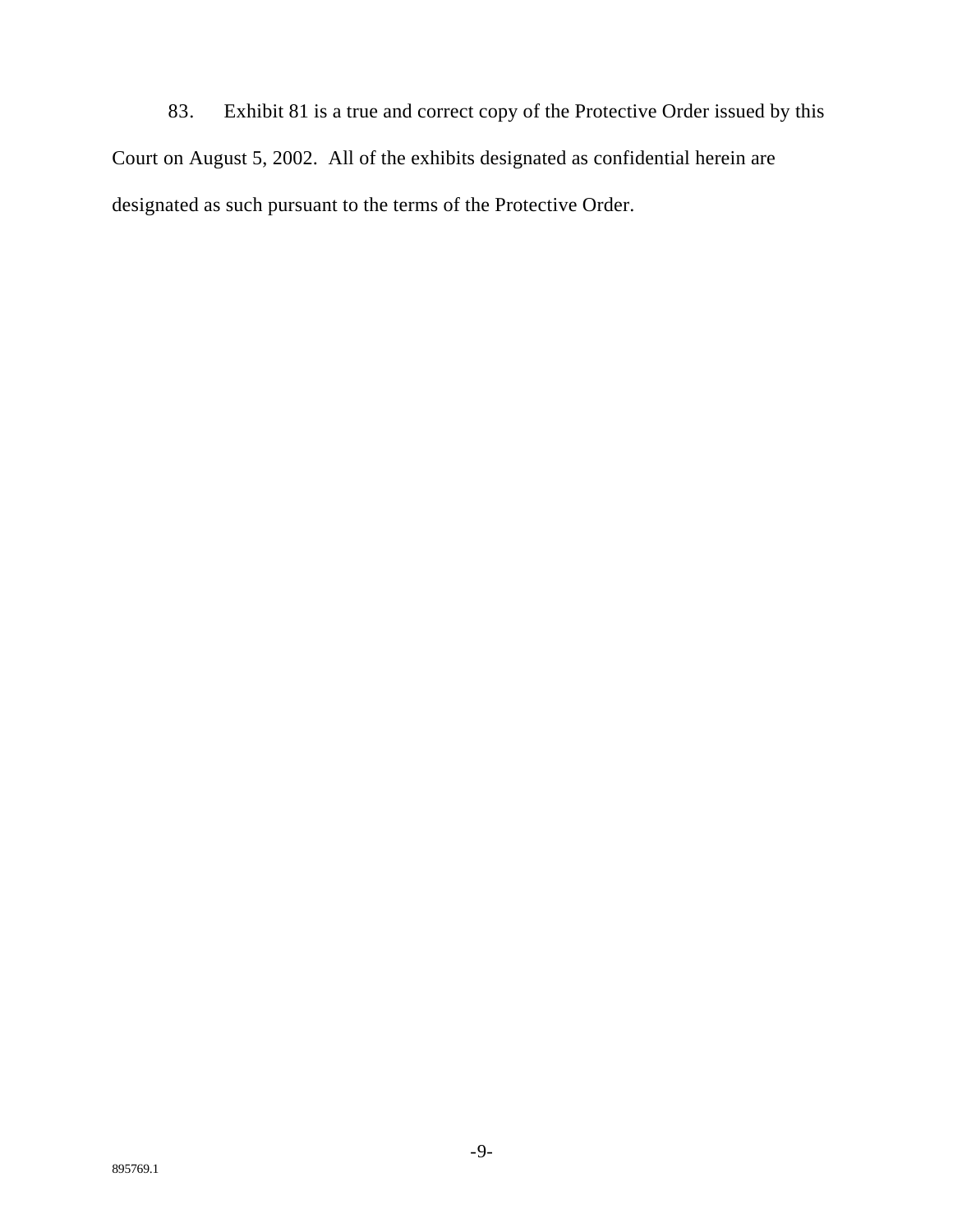I declare under the penalty of perjury that the foregoing is true and correct.

Executed this \_\_\_\_ day of March 2003, at Washington, D.C.

\_\_\_\_\_\_\_\_\_\_\_\_\_\_\_\_\_\_\_\_\_\_\_\_\_\_\_\_\_ Steven M. Perry